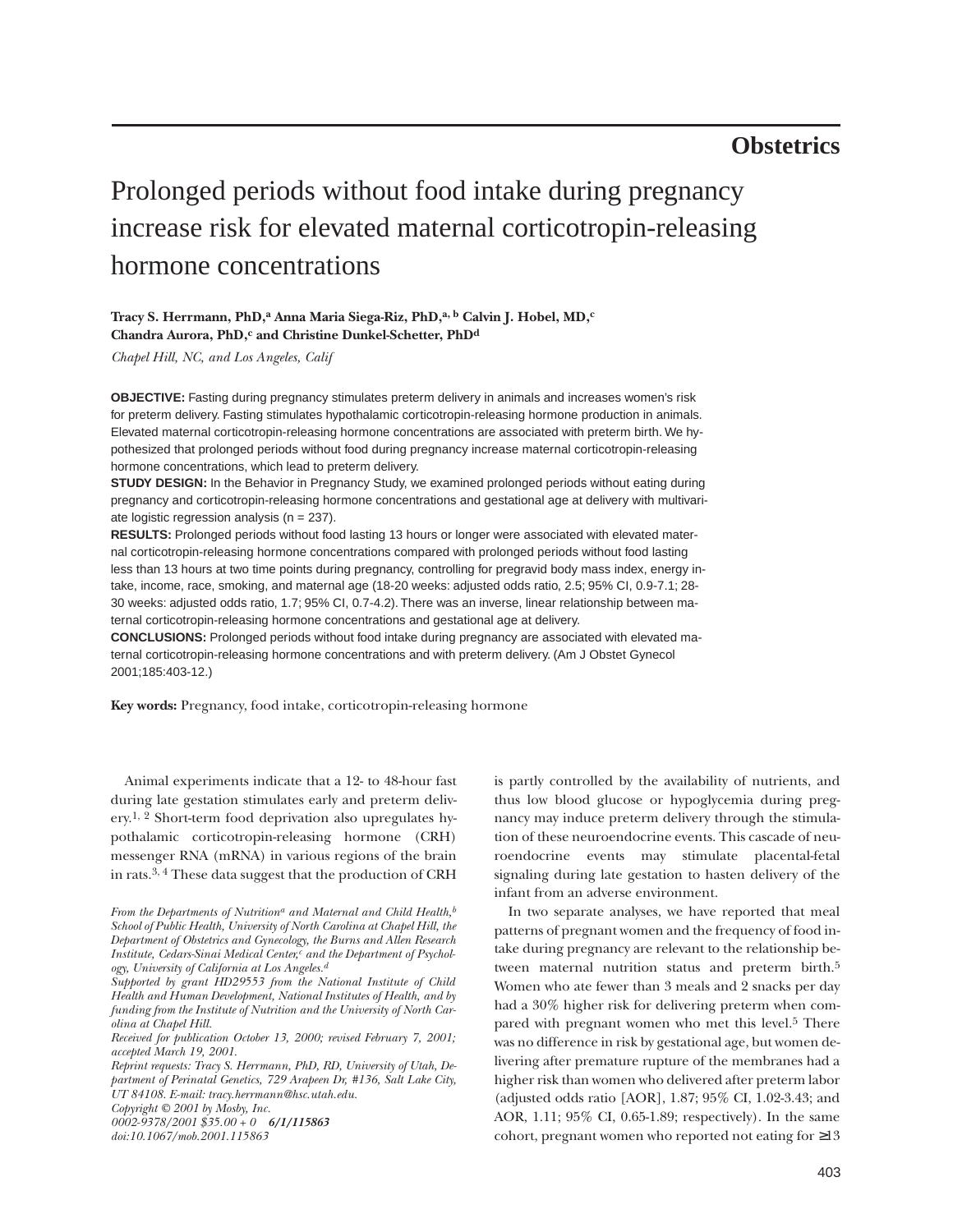hours per day had a 3-fold greater risk of delivering preterm at ≤34 weeks' gestation when compared with women who reported <13 hours without food per day (T. S. Herrmann, unpublished data, 1999).

CRH was first identified in the hypothalamus $6$  and has now been characterized in a variety of other sites, including the placenta and plasma of pregnant women.7, 8 CRH is the primary modulator of hypothalamic-pituitaryadrenal axis activation in response to stress by stimulating the secretion of corticotropin from the pituitary, followed by cortisol release from the adrenal glands. Scientists postulate that cortisol stimulates placental CRH gene expression, which causes the increase in circulating concentrations of plasma CRH. Two studies have shown that women who deliver preterm have significantly elevated concentrations of plasma CRH compared with gestational age-matched controls.9, 10 Thus we hypothesized that fasting during pregnancy stimulates cortisol secretion from the adrenal, which stimulates placental CRH gene expression, thereby increasing maternal CRH concentrations and leading to preterm delivery. This neuroendocrine pathway is similar to the pathway proposed for the relationship between psychosocial stress and preterm birth.10, 11

The aim of this study was to examine the longest period without food, including an overnight fast, that women reported during pregnancy and its association with maternal plasma CRH concentrations. We used data from a longitudinal, prospective, cohort study of pregnant women in which dietary information and plasma CRH concentrations reflected the same 24-hour period. This enabled us to look at the short-term effects of fasting or prolonged periods without food on plasma CRH concentrations at two time points during pregnancy, one during the middle of the second trimester and one during the early third trimester.

#### **Material and methods**

**Study design and sample.** The Behavior in Pregnancy Study (BIPS) was a National Institutes of Health–funded project at the Department of Obstetrics and Gynecology of Cedars-Sinai Medical Center in Los Angeles, California. This study was a prospective study of pregnant women assessed from 18 to 20 weeks' (time 1), 28 to 30 weeks' (time 2), and 35 to 36 weeks' (time 3) gestation, as well as from 4 to 6 weeks post partum.<sup>10</sup> The objective of BIPS was to determine the relationship of chronic stress and physical strain to preterm birth and low birth weight. Women were recruited and enrolled from 1993 to 1996. At each assessment, self-reported psychosocial and behavioral measurements were collected by interview. Specific biochemical and biophysical measures were also obtained by assay of urine and venous blood samples and by obtaining fetal and maternal parameters. The same procedures for data collection were used during each assessment.

Women were recruited from 3 sources of patients who deliver at Cedars-Sinai Medical Center. These sources included the Cedars Public Clinic, Cigna Health Care Plan, and private patients. Approximately one third of the sample came from each of the 3 sites (clinic, health maintenance organization, and private practice), which represent a variety of women with different social, demographic, and economic characteristics. Recruitment of patients was conducted similarly at all 3 sites. Medical complications and outcome data were obtained from prenatal labor, delivery, postpartum, and newborn records. All pregnant women who were 18 years of age or older, English- or Spanish-speaking, and less than 20 weeks pregnant with a single gestation were eligible for participation in the study. The study population of 688 was composed of 32% Hispanic, 20% white, and 43% black pregnant women. Women in the cohort were in their primary childbearing age (20-33 years old), with a mean age of 27.7 years. The mean education level was 12 years, with 51% having a high school education or less.

#### **Ascertainment of main outcome**

*CRH.* Biologic samples from BIPS were collected and stored at the Cedars-Sinai Perinatal Research Laboratory for the CRH assays. Plasma CRH concentrations were determined at all 3 time points during the study. Blood was collected and chilled in glass tubes containing ethylenediaminetetraacetic acid (1 mg/mL blood) and aprotinin (500 kIU/mL blood) and was centrifuged at 4°C. Plasma was stored at –70°C. Plasma was extracted with Sep-Pak (Waters Associates, Milford, Mass) C-18 cartridges for measurement of immunoreactive CRH levels. Acidified plasma was loaded onto columns previously activated with 60% acetonitrile in 1% trifluoroacetic acid. The columns were washed twice with 3 mL of 1% trifluoroacetic acid. The absorbed peptide was eluted with 3 mL of acetonitrile, trifluoroacetic acid buffer, and eluant dried in a speed-vacuum concentrator (Savant Instruments, Micksville, NY). The dried extracts were stored at –80°C and resuspended in radioimmunoassay buffer at the time of assay. Plasma CRH concentrations were measured by specific double-antibody radioimmunoassay. Specific polyclonal rabbit antisera and the iodinated peptides were obtained from Peninsula Laboratories in Belmont, California. Cross-reactivities of CRH antiserum were 100% for human and rat CRH and 0% for the precursor of CRH for human CRH. The detailed radioimmunoassay procedure has been previously described.12

There were 237 women with CRH values at time 1 and 236 women with CRH values at time 2 who also reported their dietary intake and thus were used in these data analyses. Plasma CRH concentrations were examined in continuous and categoric form at 18 to 20 weeks' and 28 to 30 weeks' gestation (times 1 and 2). To examine the risk of having high plasma CRH concentrations at times 1 and 2, CRH values were divided into categories repre-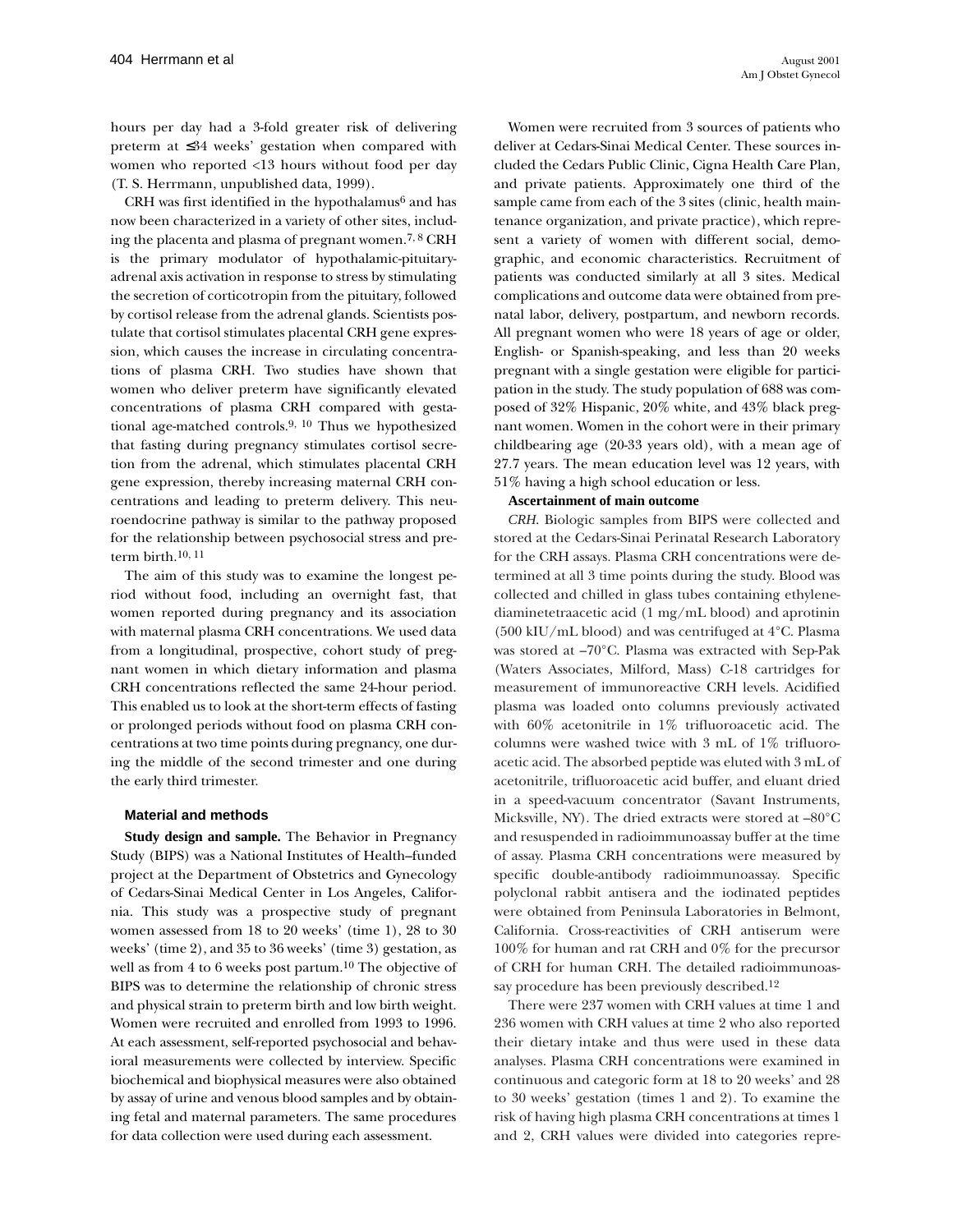|                        |                                                    | <b>Fasting duration</b>                             |                                                     |  |
|------------------------|----------------------------------------------------|-----------------------------------------------------|-----------------------------------------------------|--|
| Time of gestation (wk) | $\leq$ 9 h                                         | $10-12 h$                                           | $\geq$ 13 h                                         |  |
| 18-20<br>28-30         | $8.2 \pm 0.4$ (n = 25)<br>$245.2 \pm 4.9$ (n = 25) | $7.9 \pm 0.1$ (n = 99)<br>$245.7 \pm 2.7$ (n = 113) | $8.5 \pm 0.4$ (n = 113)<br>$243.9 \pm 3.1$ (n = 98) |  |

#### **Table I.** Mean plasma CRH concentrations among women who fasted for different time periods

senting <75th percentile, the 75th to 90th percentile, and >90th percentile of the sample distribution and were examined in relation to various categories of time without food.

#### **Ascertainment of primary exposure**

*Fasting.* Because the dietary assessment component of BIPS began in 1994, not all of the women in the study completed this component. Three hundred forty women completed one 24-hour dietary recall at 18 to 20 weeks' and 28 to 30 weeks' gestation. A self-reported, 24-hour recall questionnaire was designed to follow the Nutrition Data System format for data collection (Nutrition Data System, version 2.91, Minneapolis, Minn). These 24-hour recalls captured the time of day at which meals and snacks were eaten, the amount of food and beverages consumed, the brand name of the food or beverage, and the method of food preparation. The questionnaires were filled out by the study participants during a clinic visit and reviewed by the study nurse for completion during each visit. The dietary data were entered into the data system for analysis. Mealtime data from the assessments at 18 to 20 weeks' and 28 to 30 weeks' gestation were used to determine the longest period without food that women reported. The risk of having high plasma CRH concentrations was explored with multiple categories of time without food in the data analysis. However, the risk for high CRH concentrations increased significantly among those women who fasted for ≥13 hours at times 1 and 2 (Table I). Previously, we reported that women who fasted ≥13 hours in the Pregnancy, Infection, and Nutrition study had a significantly higher risk for preterm birth (AOR, 3.2; 95% CI, 1.1-9.7). Therefore in this study we examined the same exposure of fasting ≥13 hours during pregnancy on the outcome of interest.

**Measurement of selected covariates.** Potential confounders of the relationship between prolonged time without food and elevated CRH values as noted in previous published studies included the following: age, psychosocial stress, energy intake, pregravid body mass index (BMI), illicit drug or alcohol use, physical activity, socioeconomic status, education, income, and race.<sup>10, 11</sup> Information on confounders was obtained from clinic visits, study questionnaires, and medical records. Women provided the following background information: date of birth, race, marital status, number of years of school, prepregnancy weight, height, pregnancy history, and previous medical history. Current pregnancy information such as use of medications, drugs, alcohol, or cigarettes, as well as information on infection, fever, hospitalization, obstetric complications, and laboratory tests, was collected at each study visit. Women were also asked to state whether they had actively exercised, had been bothered by events or people, or had eaten on the day of the study visits for time 1 and time 2. Gestational age was assessed on the basis of a reliable estimate of the woman's last menstrual period, when available, or by ultrasonography if the last menstrual period was unknown. When both were available and the two estimates were within 10 days of each other, the last menstrual period was used. When the two estimates were not within 10 days of each other, the ultrasonographic estimate was used.

Energy intake may be a primary determinant of plasma CRH concentration. Furthermore, the effects of prolonged periods without food on plasma CRH concentrations may be confounded by total energy intake. Dietary data from the 24-hour recalls collected at both 18 to 20 and 28 to 30 weeks' gestation allowed for the examination of energy intake as a potential confounder, an effect modifier, or both during the first two trimesters of pregnancy. Thus we evaluated the effects of total energy intake as a continuous variable and categorically (quartiles). An additional dietary factor taken into consideration was caffeine intake. The stimulatory effect of high caffeine intake on the central nervous system may be a primary determinant of plasma CRH concentrations. Thus we examined the effects of total caffeine intake on a continuous scale, in addition to examining the percentage of women who consumed more than 200 mg/d. This cutoff point was chosen to represent the effects of more than 2 cups of brewed coffee per day.

Exposure to psychosocial stress during pregnancy predicts significant changes in CRH from 18 to 20 weeks' gestation to 28 to 30 weeks' gestation.10 Psychosocial stress may also exacerbate or initiate negative eating behaviors during pregnancy such as skipping meals, thus sustaining prolonged periods without food. Certain psychosocial domains, such as perceived stress, perceived control over one's life, and feelings of anxiety or worry, may significantly affect eating behavior. The psychosocial data obtained in BIPS were measured in behavioral interviews with various instruments including the Perceived Stress Scale, Spielberger's State Inventory Scale, and a Life Events Questionnaire. The Perceived Stress Scale and Spielberger's State Inventory Scale were previously used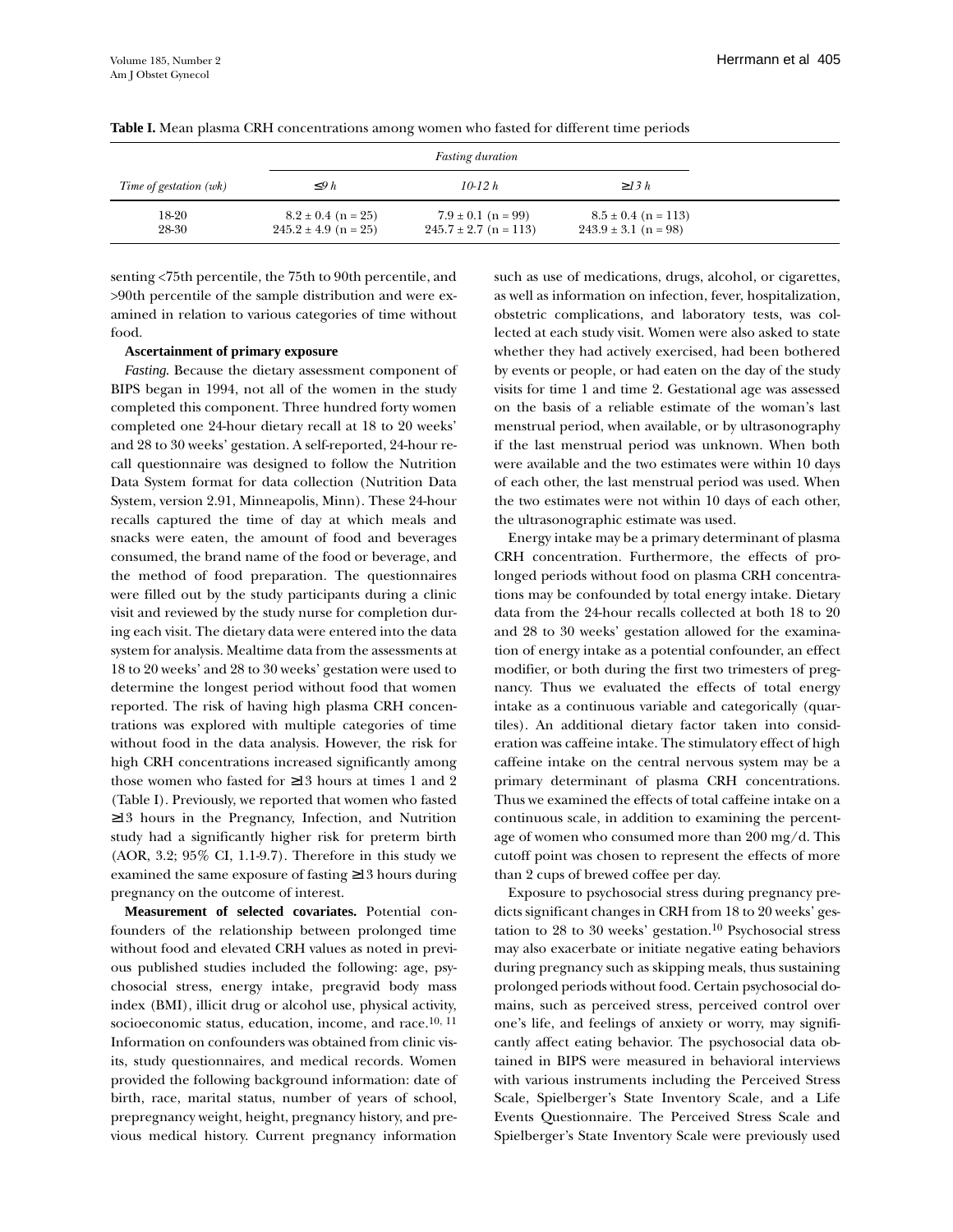to predict high plasma CRH values in a separate sample of BIPS.10 The Life Events Questionnaire has been previously used to ascertain the relationship between high stress and fasting during pregnancy. However, there was no association between negative life events and prolonged periods without food. Thus only the Perceived Stress Scale and Spielberger's State Inventory Scale were used to examine the psychosocial characteristics of women who have prolonged periods without food during pregnancy. These two instruments, which have been used previously to measure chronic stress and feelings of anxiety in several studies examining pregnant women, are described below in more detail.

An 8-item abbreviated version of the Perceived Stress Scale was used to ascertain general feelings of stress during pregnancy.13 This scale measures the woman's perception of situations in her life as unpredictable, uncontrollable, and taxing. It has been previously used as a measure of chronic stress levels in studies with pregnant women.14, 15 The questions ask the women how often in the last month they felt unable to control important things in their lives, deal with daily stressors, cope with life changes, handle personal problems, control irritations, or overcome difficulties, and how often they felt that things were going well. Responses were rated on a 5 point scale anchored by 1 (never) and 5 (almost always).

A shortened 10-item version of Spielberger's State Inventory was used to measure subjective feelings of anxiety during pregnancy.16 This scale has also been used in studies of pregnant women.17 Women are presented with a list of adjectives including calm, tense, at ease, nervous, jittery, relaxed, worried, steady, and frightened and asked to describe their feelings during the last few days. Responses are rated on 4-point scale anchored by 1 (not at all) and 4 (very much). The scores from the Perceived Stress Scale and State Anxiety Inventory were highly correlated, and thus the standardized scores for each scale are combined to create a composite score of stress levels at time 1 and time 2.10

**Statistical analysis.** Descriptive statistics were generated to describe the distributions of the exposure, outcome, and covariates. A Student *t* test and  $\chi^2$  test were used to evaluate statistical significance of differences between groups for various demographic and dietary characteristics. A *P* value of .05 was used to determine significant differences. The following crude bivariate relationships were examined: (1) exposure and outcome variables, (2) exposure and covariates, and (3) covariates and outcome. Stratified analyses were conducted to identify potential confounders and to examine potential effect modification.

Multivariate logistic regression was used to control for multiple covariates in the analysis. Potential confounders were entered into the model according to stepwise logistic regression and only those covariates that changed the

β coefficient of the crude relationship between the exposure and outcome variables by more than 10% were retained. The AOR and 95% CI were then calculated. Maternal plasma CRH concentrations at 18 to 20 weeks' gestation have been found to predict maternal CRH concentrations at 28 to 30 weeks' gestation.10 Thus structural equation models with latent variables were developed to adjust for the longitudinal effect of CRH at 18 to 20 weeks' gestation on CRH at 28 to 30 weeks' gestation. This technique is similar to a combination of factor analysis and path analysis performed simultaneously. Factor analysis assumes that a reduced set of underlying factors (latent variables) are responsible for the correlations among the variables actually observed (observed variables). Latent variables are produced, which represent the variance shared by the observed variables. Structural equation modeling assumes that the latent constructs (CRH at 18-20 weeks' gestation) caused the observed responses (CRH at 28-30 weeks' gestation). In path analysis, a causal model is hypothesized, and path coefficients between latent variables are estimated from a sample's covariance matrix. The path coefficients reflect the extent to which the criterion variable (CRH at 28-30 weeks' gestation) increases or decreases with an increase of 1 SD in the predictor variable. Finally, ordinary least regression was used to assess the relationship between CRH at each time period and gestational age at delivery. SAS software (version 6.12; SAS, Cary, NC) was used for data management and STATA (version 6.0; Stata Corporation, College Station, Tex) and SAS software were used for statistical calculations.

#### **Results**

The age distribution of these women was 15 to 17 years (3%), 18 to 24 years (30%), 25 to 34 years (58%), and 35 years and older (9%). The ethnic distribution was 24% white, 33% Hispanic, 39% black, and 5% Asian and Native American. Forty-five percent of the women had not completed a high school degree, and 54% of the women were currently married. In the current study, we had access to plasma CRH values for 237 pregnant women from BIPS at time 1 and CRH values on 236 pregnant women at time 2 who also had dietary information. The longest time periods without food in this sample of BIPS ranged from 6.0 to 21.75 hours. Multiple categories of time without food were examined. Ten percent of the women reported ≤9 hours without food, 42% of the women reported 10 to 12 hours without food, and 48% of the women reported ≥13 hours without food at 18 to 20 weeks' gestation. Ten percent of the women reported ≤9 hours without food, 48% of the women reported 10 to 12 hours without food, and 42% of the women reported ≥13 hours without food at 28 to 30 weeks' gestation. The mean CRH values were not significantly different between women in the groups representing multiple fasting periods at times 1 and 2 (Table I).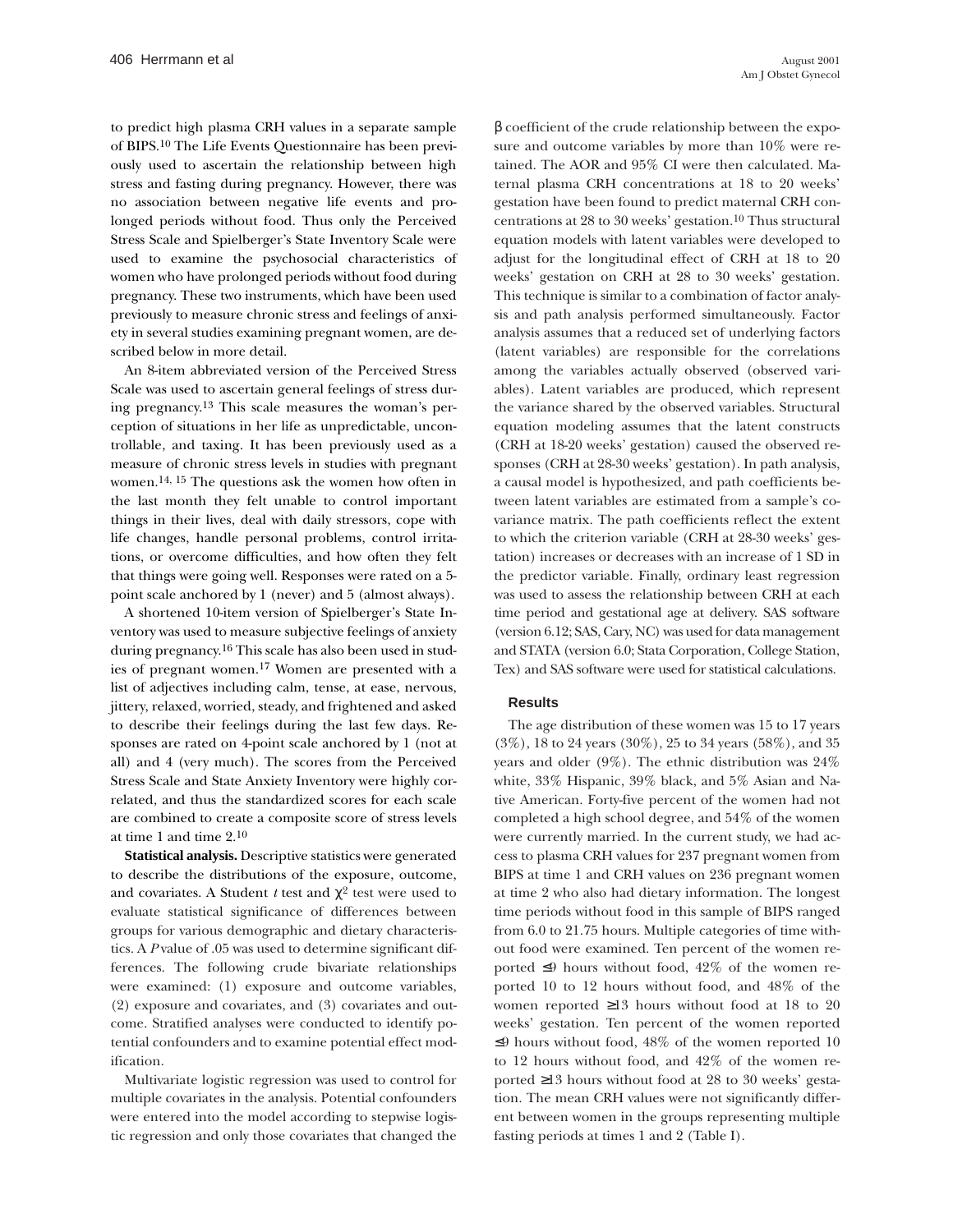|                        |                        |                                   | Plasma CRH concentrations                              |                                                                 |
|------------------------|------------------------|-----------------------------------|--------------------------------------------------------|-----------------------------------------------------------------|
| Time of gestation (wk) | Exposure(h)            | $\langle 75$ th percentile        | 75-90th percentile                                     | $>90$ th percentile                                             |
| 18-20<br>28-30         | $\geq$ 13<br>$\geq$ 13 | $1.0 (n = 177)$<br>$1.0(n = 175)$ | $0.7(0.4-1.3)$ + (n = 35)<br>$1.2(0.6-2.1)$ + (n = 37) | $1.9(0.9-4.0)$ + (n = 25)<br>$2.0$ (0.9-4.2) $\dagger$ (n = 24) |

#### **Table II.** Relative risk of fasting ≥13 hours and having high plasma CRH values\*

\*Cutoff points of plasma CRH concentrations used for the sample distribution. †Compared with referent group of <75th percentile.

| Table III. Relative risks for high plasma CRH concentrations among women who fasted for different time periods |  |
|----------------------------------------------------------------------------------------------------------------|--|
|                                                                                                                |  |

|                        |                                                            | <b>Fasting period</b> |                                     |                                      |  |
|------------------------|------------------------------------------------------------|-----------------------|-------------------------------------|--------------------------------------|--|
| Time of gestation (wk) | <i><u>Outcome</u></i>                                      | $\leq$ 9 h            | $10-12 h$                           | $\geq$ 13 h                          |  |
| 18-20<br>28-30         | $CRH \geq 90$ th percentile<br>$CRH \geq 90$ th percentile | $_{\rm 1.0}$<br>1.0   | $1.2(0.6-2.5)*$<br>$1.2(0.7-2.3)$ * | $1.3(0.7-2.4)$ *<br>$1.3(0.6-2.8)$ * |  |

\*Compared with referent group of ≤9 h fasting.

There was not a linear relationship between prolonged periods without food and plasma CRH concentrations. Therefore the relationship between prolonged periods without food and CRH was examined in two additional ways. The first evaluation was for the risk of having prolonged periods without food intake ≥13 hours and having high plasma CRH; this was determined with cutoff points for increasing concentrations of plasma CRH at times 1 and 2 (Table II). The risk for having CRH values in the 90th percentile or higher of the sample distribution among women who had prolonged periods without food intake ≥13 hours was highest at 18 to 20 weeks' and at 28 to 30 weeks' gestation. The second evaluation examined the risk for having CRH values in the 90th percentile or higher among women with different time periods without food (Table III). The risk for having CRH values in the 90th percentile or higher of the sample distribution was highest among women who had prolonged periods without food intake ≥13 hours when compared with women who had prolonged periods without food intake for ≤9 hours at 18 to 20 weeks' and 28 to 30 weeks' gestation.

Baseline information obtained from the women included sociodemographic, anthropometric, and health behavior characteristics. There were additional characteristics collected during time 1, such as number of hours spent at work or caring for children. We compared the differences in characteristics between women who had prolonged periods without food intake for ≥13 hours with women who sustained ≤13 hours without food at time 1 and time 2. We also compared the differences in characteristics between women with plasma CRH values in the 90th percentile or higher with women who had plasma CRH values in the less than the 90th percentile at time 1 and time 2. There were strong similarities between the baseline characteristics of these groups at times 1 and 2.

Table IV represents the differences in characteristics between these groups at time 1. Women who had prolonged periods without food intake for ≥13 hours were more likely to be black, married, have >3 children, and have a family income of \$20,000 or less per year than the women who sustained <13 hours without food (Table IV). Women in the exposed group were less likely to be working yet reported working a second job. They were more likely to be working a lower number of hours per week at their jobs while performing a higher number of hours per week at household duties than the women who sustained <13 hours without food at time 1. These women were also more likely to smoke during their pregnancy and to be obese before pregnancy (BMI, >29) (Table IV). Women with CRH values in the 90th percentile or higher were more likely to be black, have one child, have a family income less than \$20,000 per year, have a normal body weight (BMI, 19.8-26), smoke during pregnancy, and were less likely to be working when compared with women who had CRH values less than the 90th percentile (Table IV).

Table V represents the differences in dietary and additional health behavior characteristics that were collected at both time 1 and time 2 between the exposed versus the unexposed women. The women who had prolonged periods without food intake ≥13 hours consumed less energy and were more likely to be in the lowest quartile of energy intake than the unexposed group at times 1 and 2. These women were also less likely to have high caffeine intake at times 1 and 2 than the women who had prolonged periods without food intake <13 hours (Table V). Furthermore, the women who had prolonged periods without food intake ≥13 hours consumed significantly less carbohydrates and more protein than the comparison group at time 1 and significantly less calcium at time 2.

Table VI represents the same information in relation to levels of high or low CRH. The women with high CRH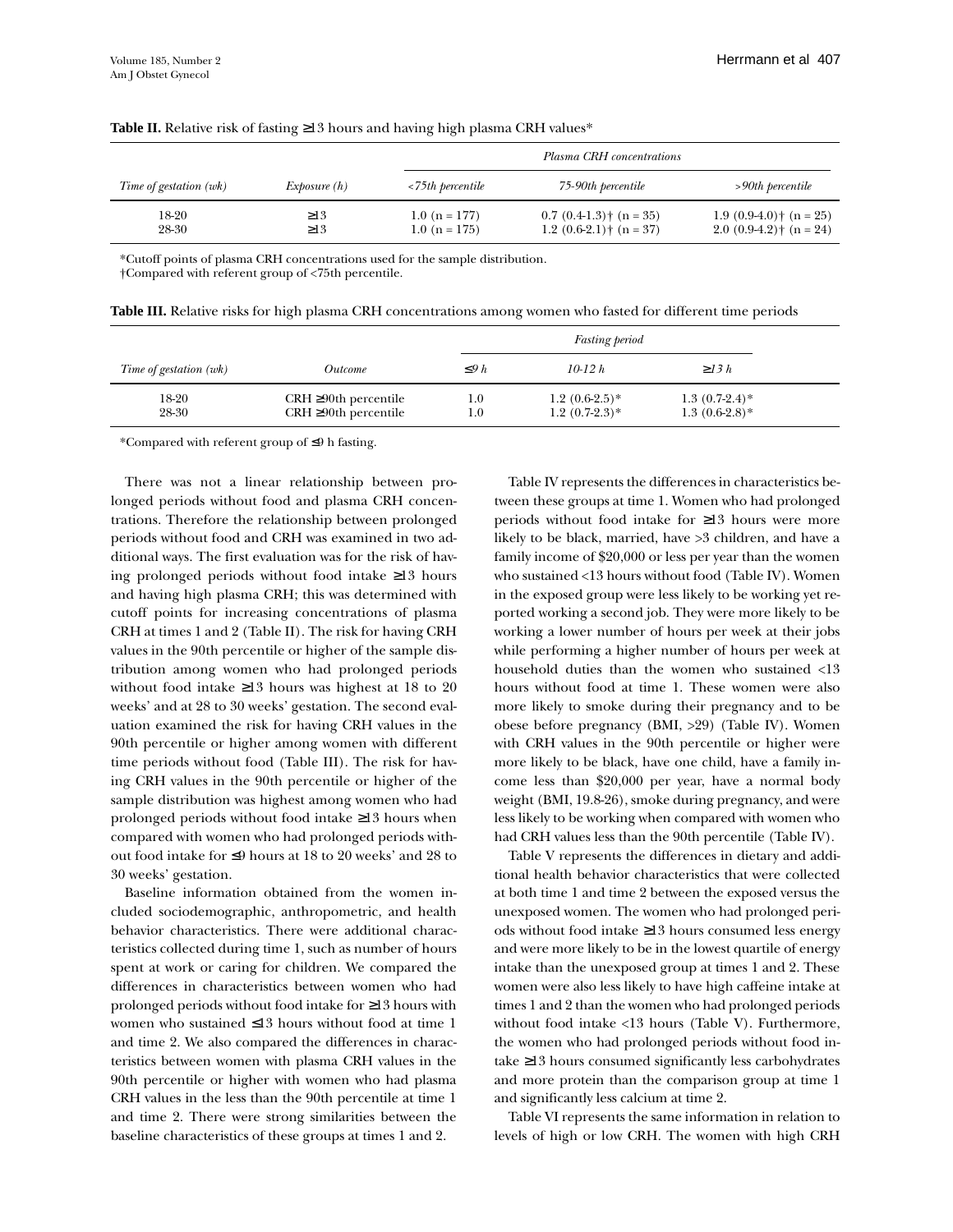| Trait                                              |                | Fasted $\geq$ 13 h (n = 112) Fasted < 13 h (n = 125) High CRH (n = 25) Low CRH (n = 212) |                |                |
|----------------------------------------------------|----------------|------------------------------------------------------------------------------------------|----------------|----------------|
| Married $(\%)$                                     | $53+$          | 38                                                                                       | 48             | 56             |
| Single $(\%)$                                      | 47             | 62                                                                                       | 52             | 44             |
| No. of Children $(\%)$                             |                |                                                                                          |                |                |
| 1                                                  | 51             | 59                                                                                       | 671            | 55             |
| $\frac{2}{3}$                                      | 34             | 29                                                                                       | 27             | 32             |
|                                                    | 6              | 8                                                                                        | 6              | 7              |
| >3                                                 | $9+$           | 4                                                                                        | $\theta$       | 6              |
| $\leq$ High school education $(\%)$                | 21             | 18                                                                                       | 20             | 19             |
| Working $(\%)\$                                    | $45+$          | 62                                                                                       | 48‡            | 55             |
| Have second job $(\%)\$                            | $22 +$         | 10                                                                                       | 16             | 15             |
| No. of $h/wk$ working a job $\S$                   | $33.0 \pm 1.7$ | $38.3 \pm 0.9$                                                                           | $31.6 \pm 4.0$ | $36.4 \pm 0.9$ |
| No. of $h/wk$ performing household duties $\int \$ | $3.1 \pm 0.2$  | $2.6 \pm 0.1$                                                                            | $2.8 \pm 0.3$  | $2.9 \pm 0.1$  |
| No. of h/wk performing child care duties§          | $8.3 \pm 0.5$  | $7.1 \pm 0.5$                                                                            | $7.5 \pm 1.1$  | $7.7 \pm 0.4$  |
| Income $(\%)$                                      |                |                                                                                          |                |                |
| $<$ \$20,000                                       | $45+$          | 34                                                                                       | 451            | 38             |
| \$20,000-\$40,000                                  | 26             | 26                                                                                       | 25             | 26             |
| $>$ \$40,000-\$70,000                              | 17             | 18                                                                                       | 101            | 19             |
| > \$70,000                                         | $12+$          | 22                                                                                       | 20             | 17             |
| Age $(y)$                                          | $27.7 \pm 0.5$ | $27.9 \pm 0.5$                                                                           | $29.9 \pm 1.4$ | $27.6 \pm 0.4$ |
| Race $(\%)$                                        |                |                                                                                          |                |                |
| Black                                              | 42+            | 27                                                                                       | 48‡            | 33             |
| White                                              | 18             | 32                                                                                       | 24             | 25             |
| Hispanic                                           | 37             | 37                                                                                       | 28             | 38             |
| Asian                                              | 3              | 4                                                                                        | $\theta$       | 4              |
| Pregravid BMI (kg/m²) $(\%)$                       |                |                                                                                          |                |                |
| Low $(<19.8)$                                      | 8†             | 14                                                                                       | 4 <sub>1</sub> | 12             |
| Normal (19.8-26)                                   | 55             | 57                                                                                       | 68‡            | 55             |
| High $(>26-29)$                                    | 10             | 12                                                                                       | $\overline{4}$ | 12             |
| Obese $(>29)$                                      | $27+$          | 17                                                                                       | 24             | 21             |
| Smoking during pregnancy $(\%)$                    | $19+$          | 10                                                                                       | 241            | 13             |

### **Table IV.** Baseline information on women from BIPS who fasted for ≥13 hours and had high plasma CRH concentrations at 18 to 20 weeks' gestation\*

 $*n = 237.$ 

†Relative risk changes by ≥30% when compared with women who have prolonged periods without food for <13 hours.

‡Relative risk changes by ≥30% when compared with women who have low CRH concentrations.

§Information was collected only during study interview at 18 to 20 weeks' gestation.

ll*P* < .05 when compared with women who have prolonged periods without food for <13 hours.

¶Mean ± SEM.

|              | <b>Table V.</b> Differences between women in BIPS who fasted for $\geq$ 13 hours versus <13 hours during two different trimesters |
|--------------|-----------------------------------------------------------------------------------------------------------------------------------|
| of pregnancy |                                                                                                                                   |

|                                                | Time 1 (18-20 wk) $(n = 237)$ |                          |                      | Time 2 (28-30 wk) $(n = 236)$ |
|------------------------------------------------|-------------------------------|--------------------------|----------------------|-------------------------------|
|                                                | $\geq$ 13 h (n = 112)         | $\langle$ 13 h (n = 125) | $\geq$ 13 h (n = 98) | $\langle$ 13 h (n = 138)      |
| Trait                                          |                               |                          |                      |                               |
| High stress level                              | 27                            | 23                       | 31                   | 25                            |
| Actively exercised on day of study $(\%)$      | 7                             | 5                        | $\overline{4}$       | 9                             |
| Experienced has les on day of study $(\%)$     | 34                            | 33                       | 16                   | 23                            |
| Ate on day of study $(\%)$                     | 81                            | 85                       | 88                   | 79                            |
| Dietary intake                                 |                               |                          |                      |                               |
| Energy $(kcal)*$                               | $1625 \pm 48.7$               | $1829 \pm 52.5$          | $1619 \pm 50.7$      | $1831 \pm 55.1$               |
| Lowest quartile of energy $(\%)$               | 30‡                           | 21                       | 361                  | 25                            |
| Caffeine intake $(mg)$ §                       | $13.3 \pm 3.0$                | $24.3 \pm 5.1$           | $13.7 \pm 3.1$       | $17.5 \pm 4.1$                |
| High caffeine intake $(>200 \text{ mg/d})$ (%) | 2 <sub>1</sub>                | 3                        | 11                   | 3                             |
| Carbohydrate $(g)$ §                           | $123.2 \pm 2.0$               | $129.3 \pm 2.2$          | $124.2 \pm 2.7$      | $128.9 \pm 2.0$               |
| Protein $(g)$ §                                | $44.3 \pm 1.0$                | $41.5 \pm 0.9$           | $43.0 \pm 1.2$       | $42.5 \pm 0.8$                |
| Fat $(g)$ §                                    | $37.6 \pm 0.7$                | $36.8 \pm 0.8$           | $37.9 \pm 0.9$       | $36.4 \pm 0.8$                |
| Folate $(\mu g)$ §                             | $154.1 \pm 7.6$               | $168.5 \pm 8.7$          | $158.9 \pm 9.3$      | $164.0 \pm 7.2$               |
| Vitamin $C$ (mg) $§$                           | $61.4 \pm 5.5$                | $71.8 \pm 5.2$           | $66.9 \pm 4.8$       | $68.7 \pm 4.3$                |
| Iron $(mg)$ §                                  | $8.6 \pm 0.4$                 | $8.3 \pm 0.3$            | $8.1 \pm 0.4$        | $8.2 \pm 0.3$                 |
| Calcium $(mg)$ §                               | $447.7 \pm 18$                | $478.1 \pm 17$           | $435.1 \pm 21$       | $526.9 \pm 18$                |
| $\rm Zinc$ (mg) $\rm \S$                       | $6.0 \pm 0.2$                 | $6.0 \pm 0.2$            | $5.7 \pm 0.2$        | $5.8 \pm 0.2$                 |

\*Mean ± SEM.

†*P* < .05 when compared with women who have prolonged periods without food <13 hours.

‡Relative risk changes by ≥30% compared with women who have prolonged periods without food <13 hours. §Adjusted for energy intake (nutrient/1000 kcal).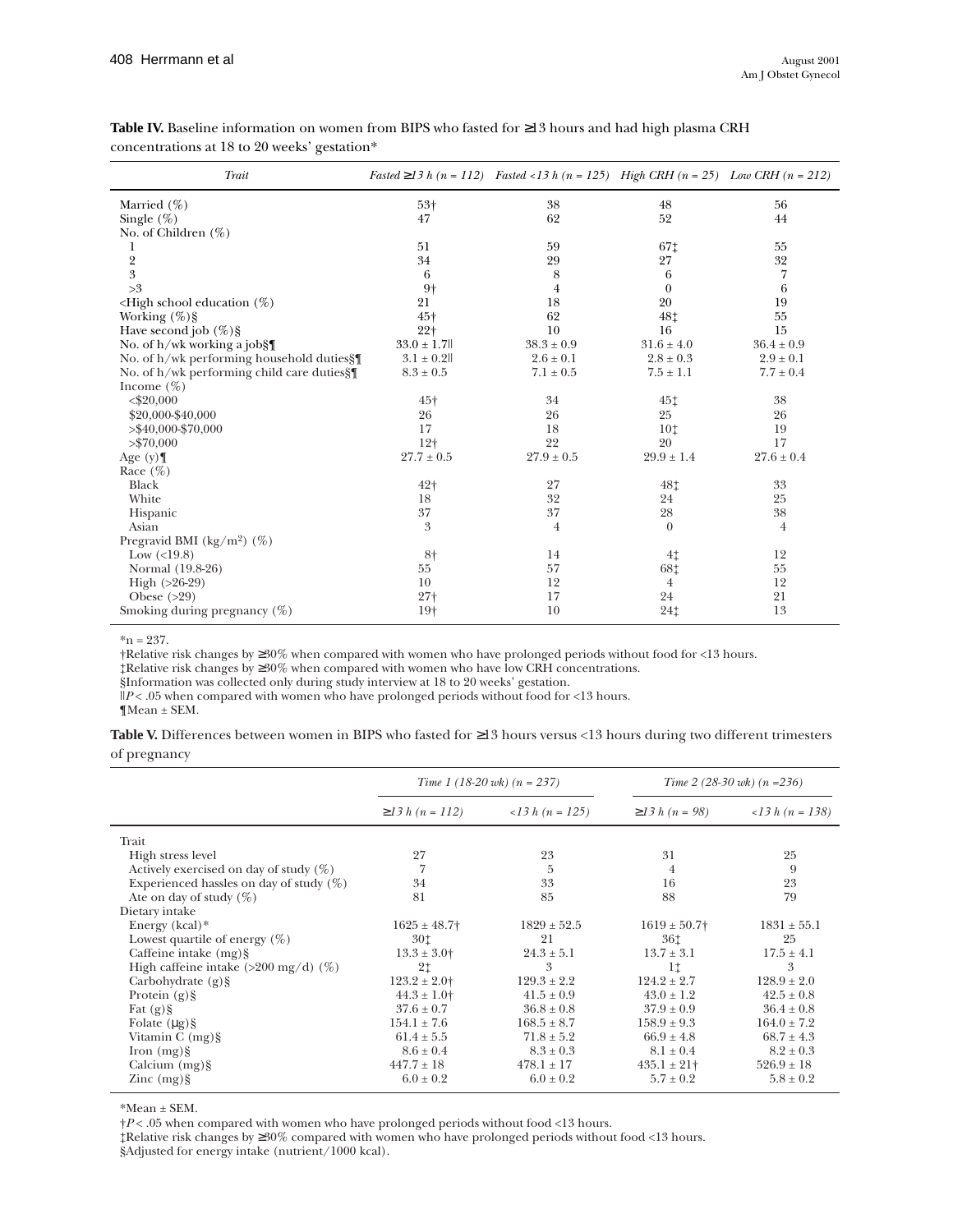|                                                | Time 1 (18-20 wk) $(n = 237)$ |                     | Time 2 (28-30 wk) $(n = 236)$ |                     |
|------------------------------------------------|-------------------------------|---------------------|-------------------------------|---------------------|
|                                                | <i>High CRH</i> $(n = 25)$    | Low CRH $(n = 212)$ | $High \, CRH \, (n = 24)$     | Low CRH $(n = 212)$ |
| Trait                                          |                               |                     |                               |                     |
| High stress level                              | 32 <sub>†</sub>               | 24                  | 29                            | 27                  |
| Actively exercised on day of study $(\%)$      | 4                             | 6                   | $4+$                          | 9                   |
| Experienced has les on day of study $(\%)$     | 24                            | 34 <sup>†</sup>     | 16†                           | 23                  |
| Ate on day of study $(\%)$                     | 84                            | 83                  | 88†                           | 79                  |
| Dietary intake                                 |                               |                     |                               |                     |
| Energy $(kcals)*$                              | $1512 \pm 134.0$              | $1751 \pm 37.7$     | $1664 \pm 96.3$               | $1753 \pm 42.1$     |
| Lowest quartile of energy $(\%)$               | $40+$                         | 23                  | $33+$                         | 25                  |
| Caffeine $(mg)$ §                              | $20.6 \pm 10.8$               | $18.8 \pm 3.2$      | $25.4 \pm 15.4$               | $14.8 \pm 2.4$      |
| High caffeine intake $(>200 \text{ mg/d})$ (%) | $4+$                          | $\overline{2}$      | 4 <sup>†</sup>                | $\overline{2}$      |
| Carbohydrate $(g)$ §                           | $129.0 \pm 7.5$               | $126.1 \pm 1.5$     | $129.0 \pm 6.4$               | $126.7 \pm 1.7$     |
| Protein $(g)$ §                                | $43.1 \pm 2.2$                | $42.8 \pm 0.7$      | $43.4 \pm 2.4$                | $42.6 \pm 0.7$      |
| Fat $(g)$ §                                    | $35.6 \pm 2.4$                | $37.3 \pm 0.6$      | $36.3 \pm 2.4$                | $37.1 \pm 0.6$      |
| Folate $(\mu g)$ §                             | $170.9 \pm 22.9$              | $160.7 \pm 6.0$     | $190.4 \pm 19.71$             | $158.5 \pm 5.9$     |
| Vitamin $C$ (mg) $§$                           | $81.3 \pm 18.0$               | $65.5 \pm 3.8$      | $77.7 \pm 11.0$               | $66.8 \pm 3.3$      |
| Iron $(mg)$ §                                  | $7.6 \pm 0.6$                 | $8.5 \pm 0.3$       | $9.6 \pm 1.01$                | $8.0 \pm 0.3$       |
| Calcium $(mg)$ §                               | $472.2 \pm 45.3$              | $462.7 \pm 13.2$    | $480.2 \pm 41.6$              | $489.8 \pm 15.0$    |
| $\rm Zinc$ (mg) $\rm \S$                       | $5.5 \pm 0.3$                 | $6.0 \pm 0.2$       | $5.7 \pm 0.3$                 | $5.8 \pm 0.2$       |

**Table VI.** Differences in women from BIPS with high or low plasma concentrations of CRH in the first two trimesters of pregnancy

 $*Mean + SEM$ .

†Relative risk changes by ≥30% when compared with women who have low CRH concentrations.

‡*P* < .05 when compared with women who have low CRH concentrations.

§Adjusted for energy intake (nutrient/1000 kcal).

**Table VII.** Prevalence of high plasma CRH concentrations among women in BIPS who fasted ≥13 hours during the first two trimesters of pregnancy

|               | 18-20 wk gestation $(n = 237)$ |                             | 28-30 wk gestation ( $n = 236$ ) |                             |  |
|---------------|--------------------------------|-----------------------------|----------------------------------|-----------------------------|--|
| Fasting $(h)$ | No. of women with CRH          | No. of women with CRH       | No. of women with CRH            | No. of women with CRH       |  |
|               | $\geq$ 90th percentile (%)     | $\leq 90$ th percentile (%) | $\geq$ 90th percentile (%)       | $\leq 90$ th percentile (%) |  |
|               | $\approx 9.9 \text{ kg/mL}$    | $(<9.9 \,\text{pg/mL})$     | $(\geq 290 \text{ kg/mL})$       | $(<290 \text{ kg/mL})$      |  |
| $\geq$ 13     | 16(7)                          | 96 (41)                     | 14 (6)                           | 84 (36)                     |  |
| <13           | 9(4)                           | 116 (49)                    | 10(4)                            | 128 (54)                    |  |

concentrations were less likely to have exercised and were more likely to have eaten a meal on the day of blood sampling and questionnaire administration at 28 to 30 weeks' gestation. They were more likely to be highly stressed at 18 to 20 weeks' gestation and to have experienced hassles with people or events at 18 to 20 and 28 to 30 weeks' gestation. They were also more likely to be in the lowest quartile of energy intake and to have high caffeine intake at 18 to 20 and 28 to 30 weeks' gestation (Table VI). However, these women consumed more folate and iron at 28 to 30 weeks' gestation than the women with low CRH levels.

The prevalence of high CRH was highest among women who had prolonged periods without food intake ≥13 hours at times 1 and 2 (Table VII). The crude relative risk (RR) for high plasma CRH concentrations was 2.6 (95% CI, 1.0-6.4) at time 1 and 1.8 (95% CI, 0.9-3.8) at time 2 among women who had prolonged periods without food intake ≥13 hours when compared with women who had prolonged periods without food intake <13 hours. Multivariate logistic regression was used to evaluate the effects of confounding on the exposure outcome relationship. At time 1, a simple logistic regression model was used. The following covariates were added to the model using stepwise logistic regression: maternal age, race, income, work status, education, smoking, lowest quartile of energy intake, pregravid BMI ≤26, high caffeine intake (>200 mg/d), >2 children, high psychosocial stress level (>75th percentile of composite stress score), and marital status. The following 5 covariates remained in the final model: lowest quartile of energy intake, pregravid BMI ≤26, maternal age, black race, and smoking during pregnancy. Results suggested that the women who had prolonged periods without food intake ≥13 hours had a higher risk for high CRH concentrations (AOR, 2.5; 95% CI, 0.9-7.1). There was little attenuation of the risk estimate after controlling for confounders. Effect modification of pregravid BMI ≤26, lowest quartile of energy intake, and black race on the exposure outcome relationship was also explored. There was no effect modification of these variables on the risk for high CRH among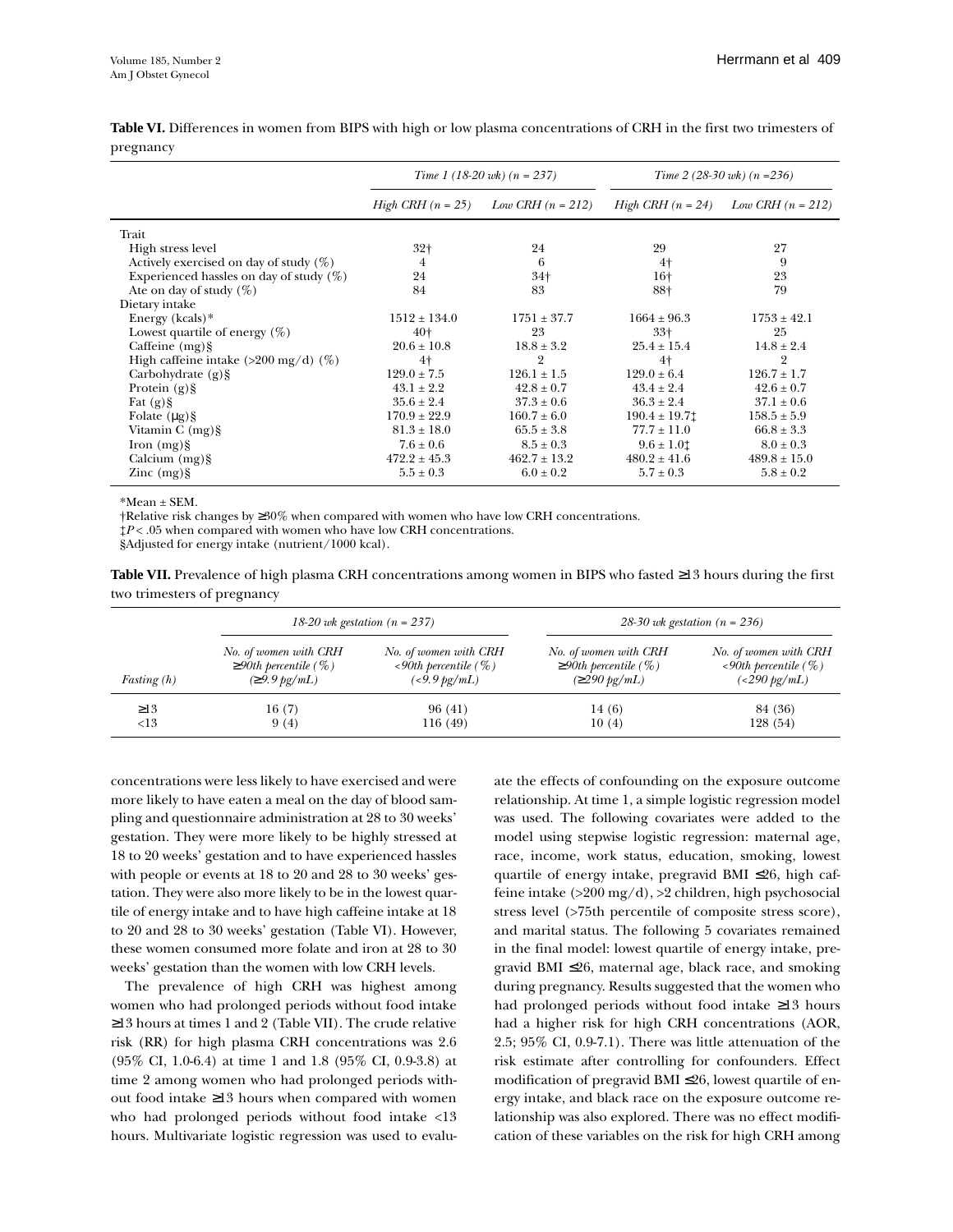the women who had prolonged periods without food intake ≥13 hours in this BIPS cohort. However, the numbers were very small, and thus the results from the stratified analysis were imprecise.

At time 2, structural equation modeling was used to examine the effect of a predicted exogenous CRH value at time 1 on the risk of having a high CRH value at time 2. In a previous report, CRH at time 2 was highly correlated with CRH at time 1 (*r* = 0.78; *P* < .01), and CRH values at time 1 predicted CRH values at time 2.10 In our subsample of women who participated in BIPS, the correlation between plasma CRH at time 1 and 2 was moderate ( $r = 0.38$ ;  $P < .05$ ). The predicted CRH value from the multivariate logistic model at time 1 was added to the crude model of fasting ≥13 hours and high CRH at time 2. The following covariates were added to the model at time 2 to evaluate their effect of confounding: composite score of psychosocial stress at time 2, lowest quartile of energy intake at time 2, and high caffeine intake at time 2. Only the predicted CRH value at time 1 remained in the final model for time 2. The structural equation results from time 2 indicate that prolonged periods without food ≥13 hours at 28 to 30 weeks' gestation increase a woman's risk for having high plasma CRH concentrations at 28 to 30 weeks' gestation (AOR, 1.7; 95% CI, 0.7-4.2).

Ordinary least-square regression was used to examine the linear relationship between plasma CRH concentrations at time 1 and 2 and gestational age at delivery. There was a significant linear relationship between CRH in the continuous form at time 1 (β level,  $-0.74$ ; *P* < .0001) and time 2 (β level, –3.86; *P* < .019) with gestational age at delivery. However, this sample of women from the BIPS cohort contained only 8 women who delivered preterm.

#### **Comment**

This study shows that women who had prolonged periods without food intake ≥13 hours had a higher risk for elevated plasma CRH concentrations at 18 to 20 weeks' and 28 to 30 weeks' gestation, although the results were imprecise. Furthermore, plasma CRH concentrations at 18 to 20 weeks' and 28 to 30 weeks' gestation were linearly associated with gestational age at delivery. A previous investigation using BIPS data reported an association between high CRH and preterm birth.10 In this previous report, psychosocial stress at 18 to 20 weeks' gestation predicted high plasma CRH values at 28 to 30 weeks' gestation and preterm birth. Psychosocial stress was also found to increase the risk for preterm birth in a sample of women from the Pregnancy, Infection, and Nutrition study. We hypothesized that psychosocial stress may confound the relationship between prolonged periods without food intake and preterm birth because of its potential to exacerbate or trigger poor eating habits. We found

that high levels of psychosocial stress were not associated with prolonged periods without food intake ≥13 hours during pregnancy in the Pregnancy, Infection, and Nutrition study (T. S. Herrmann, unpublished data 1999) or in BIPS. However, psychosocial stress may have an effect on other nutritional status exposures.

We hypothesized that prolonged intervals without eating during pregnancy stimulate the neuroendocrine pathway controlled by CRH, which triggers events leading to preterm delivery. This hypothesis is based on experimental data that demonstrate that fasting during late pregnancy exaggerates the normal metabolic response to an extended overnight fast observed in nonpregnant women.18 Extending an overnight fast by delaying the first meal of the day is associated with the development of hypoglycemia, increased urinary nitrogen excretion, raised plasma concentrations of free fatty acids, and increased plasma and urinary ketones in pregnant women compared with a normal response in nonpregnant women.18 Furthermore, animal experiments have shown that fasting 12 to 48 hours during late gestation results in preterm delivery for mares and ewes.<sup>1</sup> The most effective way for the body to protect the maternal nutrient reserves is to reduce the rate of nutrient transfer to the fetus. However, the manner in which this occurs is not well elucidated. Food restriction in pregnant rats results in a reduction in the expansion of intravascular blood volume and cardiac output that normally occurs during pregnancy.19 This decreased expansion of blood volume and cardiac output was directly correlated with decreases in placental and uterine blood flow. These effects of food restriction on reduced blood volume expansion during pregnancy may contribute to physiologic stress that initiates the cascade of neuroendocrine events leading to preterm delivery.

Experiments in rats indicate that short-term food deprivation induces rapid expression of CRH mRNA in several brain regions.3-4 Twelve hours of fasting induced a rapid expression of CRH mRNA and in mRNAs encoding the CRH receptors of type 1 and type 2 in several regions of the brain of obese Zucker rats.3 CRH concentrations were also significantly increased in the hypothalamus, midbrain, and neurointermediate lobe in male Wistar rats after 7 days of food restriction.4 These studies demonstrate a direct action of CRH on CRH receptors in the brain. Identification of another neuropeptide in the CRH family, urocortin, demonstrates that other endogenous neuropeptides activate central CRH receptors and modify behavior related to food intake.20 A recent study reported that central infusion of urocortin into the rat brain suppressed food intake in a dose-dependent manner that was similar to the effects of urotensin, an antiappetite agent.20 CRH also activates physiologic mechanisms in other mammalian tissues important in the regulation of labor and delivery.21-23 CRH has been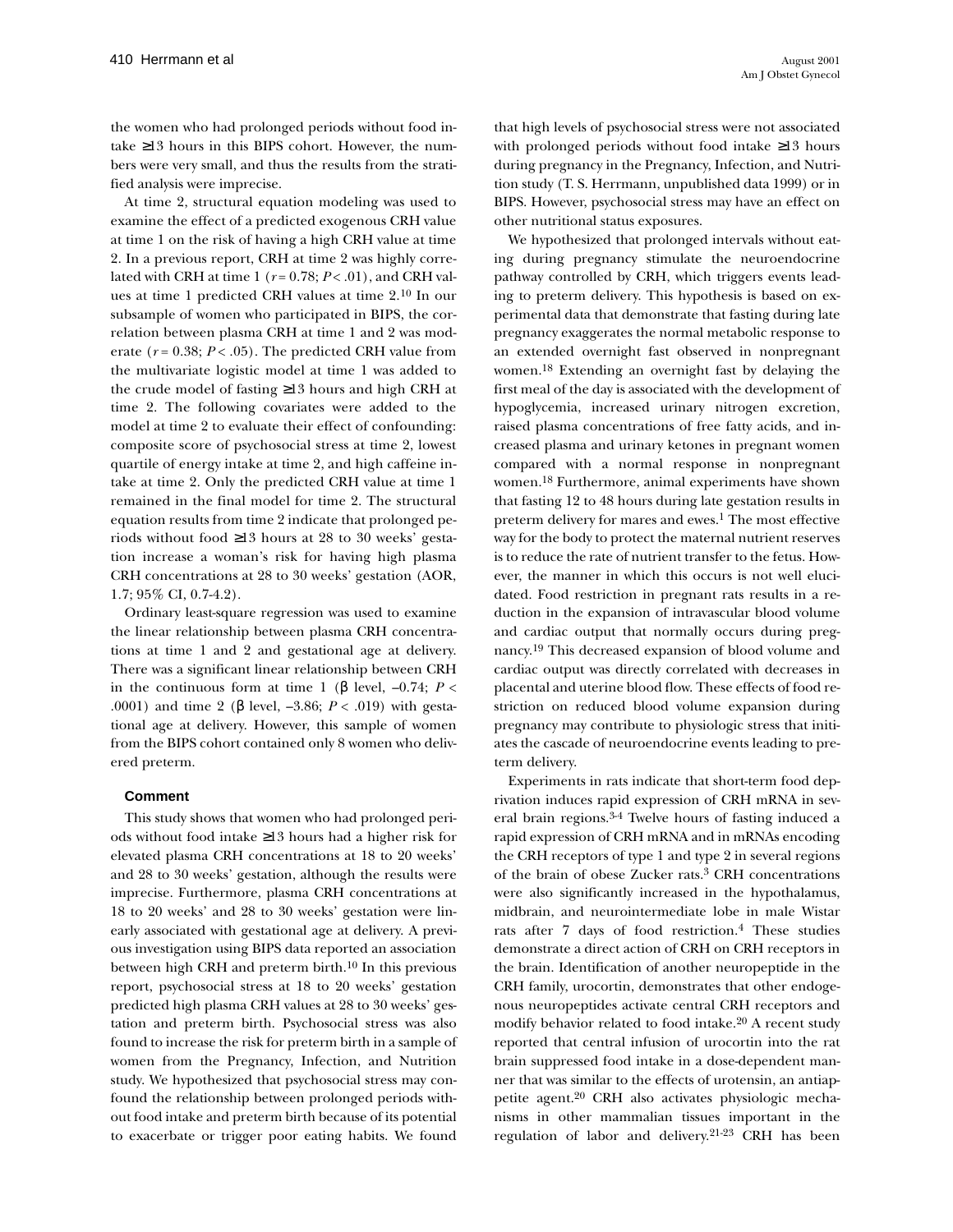demonstrated to increase the release of prostaglandins (PGE<sub>2</sub>, PGFM, and PGF<sub>2 $\alpha$ </sub>) in primary cultures of human fetal membranes, decidua, and placenta in vitro.21 CRH increases the myometrial response to increased production of  $\mathrm{PGF}_{2\alpha}^{22}$  and potentiates the exogenous effect of oxytocin in isolated gestational myometrium.23

A major strength of this study was the simultaneous collection of dietary and CRH data during a study visit that allowed for the evaluation of the association between prolonged periods without eating and high plasma CRH concentrations within a similar 24-hour period. These data and other descriptive information used in the analyses were all collected prospectively, which minimized the potential reporting bias that could have resulted from the occurrence of an adverse pregnancy outcome. Furthermore, there were extensive psychosocial and demographic data available on these women to make a detailed assessment of the effects of confounding. However, our cutoff points for high CRH values were data driven; more studies need to be conducted on maternal plasma CRH concentrations to determine a biologically meaningful cutoff point. Stratification of the exposure reduced the sample size and thus limited our power to find a true effect. There were also limitations in our ability to obtain a true representation of the prevalence of prolonged periods without food intake ≥13 hours throughout pregnancy as a chronic stressor. The dietary data were collected via one self-reported 24-hour dietary recall per trimester. Multiple recalls during the 18 to 20 weeks' and 28 to 30 weeks' gestation periods would have yielded a more representative estimate of the true dietary intake of the population. This population reported energy intakes of  $1743 \pm 599$  kcal/d (mean  $\pm$  SD) at 18 to 20 weeks' gestation and  $1731 \pm 599$  kcal/d at 28 to 30 weeks' gestation, which is lower than what has been found in other studies and lower than what was found in the Pregnancy, Infection, and Nutrition study (T. S. Herrmann, unpublished 1999). Thus dietary intake in the current study may have been underestimated; this may have occurred in two ways. Women may not have reported all of the food items eaten during their meals or they may not have reported all of their eating occasions. Only the latter would affect our results; however, we have no way of examining which bias occurred more frequently. Women who had prolonged periods without food intake ≥13 hours were more likely to be obese and thus may have been more likely to underreport their dietary intake as has been shown in other studies.24 Furthermore, underestimation of the frequency of eating may have caused an overestimation of the prevalence of prolonged periods without food intake ≥13 hours in this cohort of women. There are additional data that would have been useful for a thorough examination of the effects of prolonged periods without food on high CRH levels during pregnancy. Urinary ketone concentrations and blood glucose concentrations corresponding with reported food intake would enhance the accuracy of assessing our exposure frequency. This would allow us to evaluate whether the women who reported prolonged periods without food intake ≥13 hours also experienced hypoglycemia, ketosis, or both.

This study has contributed to our understanding of one of many potential physiologic links between maternal nutrition, pregnancy outcome, and the future health of the offspring. These findings corroborate the results of other studies with both pregnant women and animals that suggest that skipping meals and sustaining prolonged periods without food may stimulate neuroendocrine events that lead to preterm delivery. Nutrition education during pregnancy without supplementation has been previously shown to improve dietary intake during pregnancy and is positively associated with a reduction in the rate of preterm birth.25 Nutrition education that focuses on increasing the frequency of food intake in addition to adequate nutritional intake during pregnancy may also positively affect the health of pregnant women and their offspring.

We thank Drs David Savitz, John Thorp, and Habio Zhou for their valuable intellectual contributions and Drs Schalesh Gupta and Scott Roesch for their valuable technical assistance.

#### **REFERENCES**

- 1. Fowden AL, Ralph MM, Silver M. Nutritional regulation of uteroplacental prostaglandin production and metabolism in pregnant ewes and mares during late gestation. Exp Clin Endocrinol 1994;102:212-21.
- 2. Binienda Z, Massmann A, Mitchell MD, Gleed RD, Figueroa JP, Nathaielsz PW. Effect of food withdrawal on arterial blood glucose and plasma 12, 14-dihydro-15-keto-prostaglandin  $F_{2\alpha}$  concentrations and nocturnal myometrial electromyographic activity in the pregnant rhesus monkey in the last third of gestation: a model for preterm labor? Am J Obstet Gynecol 1989;160: 746-50.
- 3. Brady LS, Smith MA, Gold PW, Herkenham M. Altered expression of hypothalamic neuropeptide mRNAs in food-restricted and food-deprived rats. Neuroendocrinology 1990;52:441-7.
- 4. Suemaru S, Hashimoto K, Hattori T, Inoue H, Kageyama J, Zensuke O. Starvation-induced changes in rat brain corticotropinreleasing factor (CRF) and pituitary-adrenocortical response. Life Sci 1986;39:1161-6.
- 5. Siega-Riz AM, Herrmann TS, Savitz DA, Thorp JM. The frequency of eating during pregnancy and its effect on preterm delivery. Am J Epidemiol 2000;153:647-52.
- 6. Vale W, Spiess J, Rivier C, Rivier J. Characterization of a 41 residue ovine hypothalamic peptide that stimulates secretion of corticotropin and beta-endorphin. Science 1981;213:1394-7.
- 7. Shibasaki T, Odagiri E, Shizume K, Ling N. Corticotropin-releasing factor-like activity in human placental extracts. J Clin Endocrinol Metab 1982;55:384-6.
- 8. Sasaki A, Shinkawa O, Margioris AN, Liotta AS, Sato S, Murakami O, et al. Immunoreactive corticotropin-releasing hormone in human plasma during pregnancy, labor and delivery. J Clin Endocrinol Metab 1987;64:224-9.
- 9. Warren WB, Patrick SL, Goland R. Elevated maternal plasma corticotropin-releasing hormone levels in pregnancies complicated by preterm labor. Am J Obstet Gynecol 1992;166:1198-204.
- 10. Hobel CJ, Dunkel-Schetter C, Roesch SC, Castro LC, Arora CP. Maternal plasma corticotropin-releasing hormone associated with stress at 20 weeks' gestation in pregnancies ending in preterm delivery. Am J Obstet Gynecol 1999;180:S257-63.